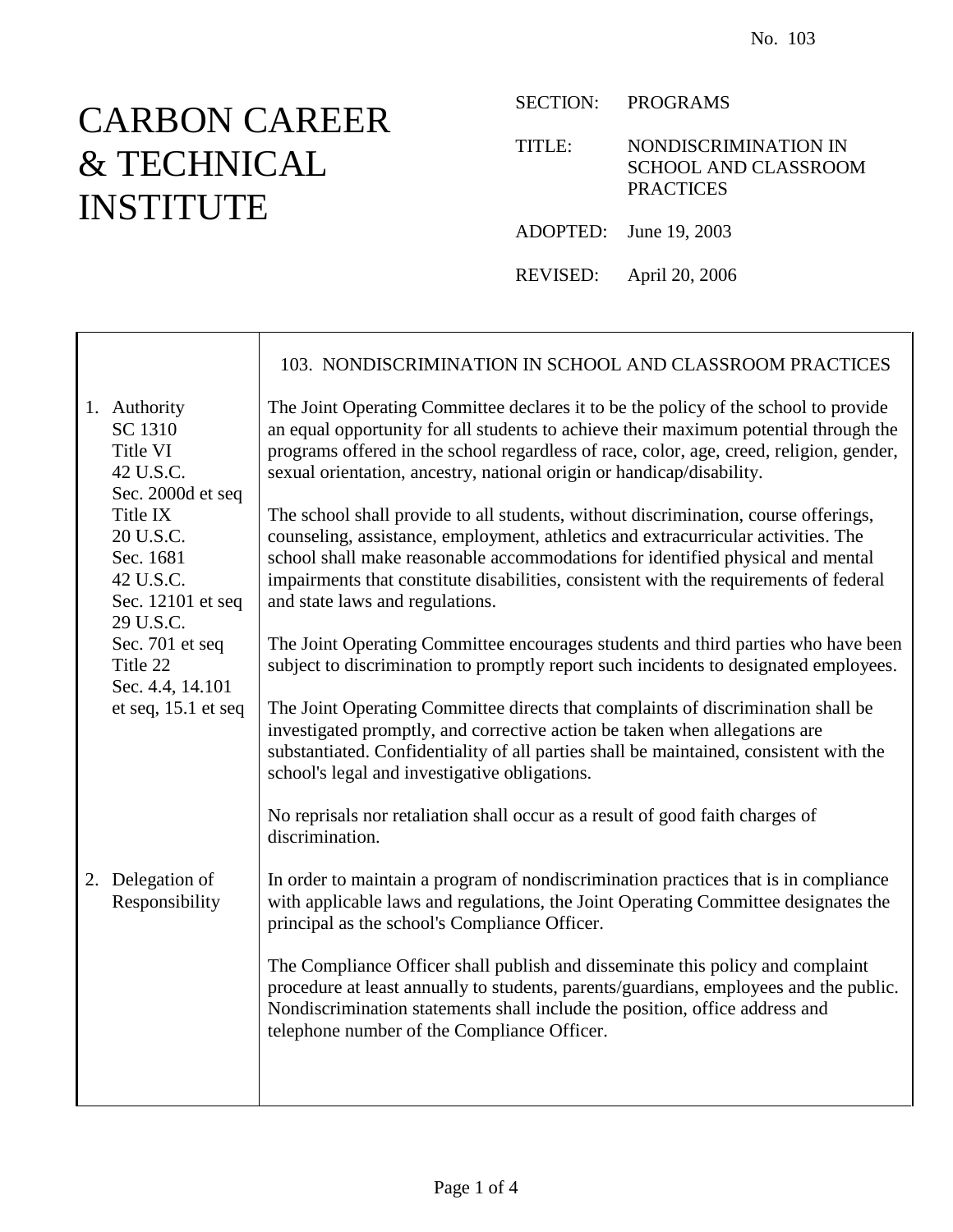|                  | The Compliance Officer is responsible to monitor the implementation of<br>nondiscrimination procedures in the following areas:                                                                           |
|------------------|----------------------------------------------------------------------------------------------------------------------------------------------------------------------------------------------------------|
|                  | Curriculum and Materials - Review of curriculum guides, textbooks and<br>1.<br>supplemental materials for discriminatory bias.                                                                           |
|                  | 2. Training - Provision of training for students and staff to identify and alleviate<br>problems of discrimination.                                                                                      |
|                  | 3. Student Access - Review of programs, activities and practices to ensure that all<br>students have equal access and are not segregated except when permissible by<br>law or regulation.                |
|                  | 4. Equitable Support - Assurance that like aspects of the vocational technical<br>program receive like support as to staffing and compensation, facilities,<br>equipment, and related matters.           |
|                  | 5. Student Evaluation - Review of tests, procedures and guidance and counseling<br>materials for stereotyping and discrimination.                                                                        |
|                  | The building administrator shall be responsible to complete the following duties<br>when receiving a complaint of discrimination:                                                                        |
|                  | 1. Inform the student or third party of the right to file a complaint and the complaint<br>procedure.                                                                                                    |
|                  | 2. Inform the complainant that s/he may be accompanied by a parent/ guardian<br>during all steps of the complaint procedure.                                                                             |
|                  | 3. Notify the complainant and the accused of the progress at appropriate stages of<br>the procedure.                                                                                                     |
|                  | 4. Refer the complainant to the Compliance Officer if the building administrator is<br>the subject of the complaint.                                                                                     |
| Guidelines<br>3. | Complaint Procedure - Student/Third Party                                                                                                                                                                |
|                  | Step 1 - Reporting                                                                                                                                                                                       |
|                  | A student or third party who believes s/he has been subject to conduct that<br>constitutes a violation of this policy is encouraged to immediately report the incident<br>to the building administrator. |
|                  |                                                                                                                                                                                                          |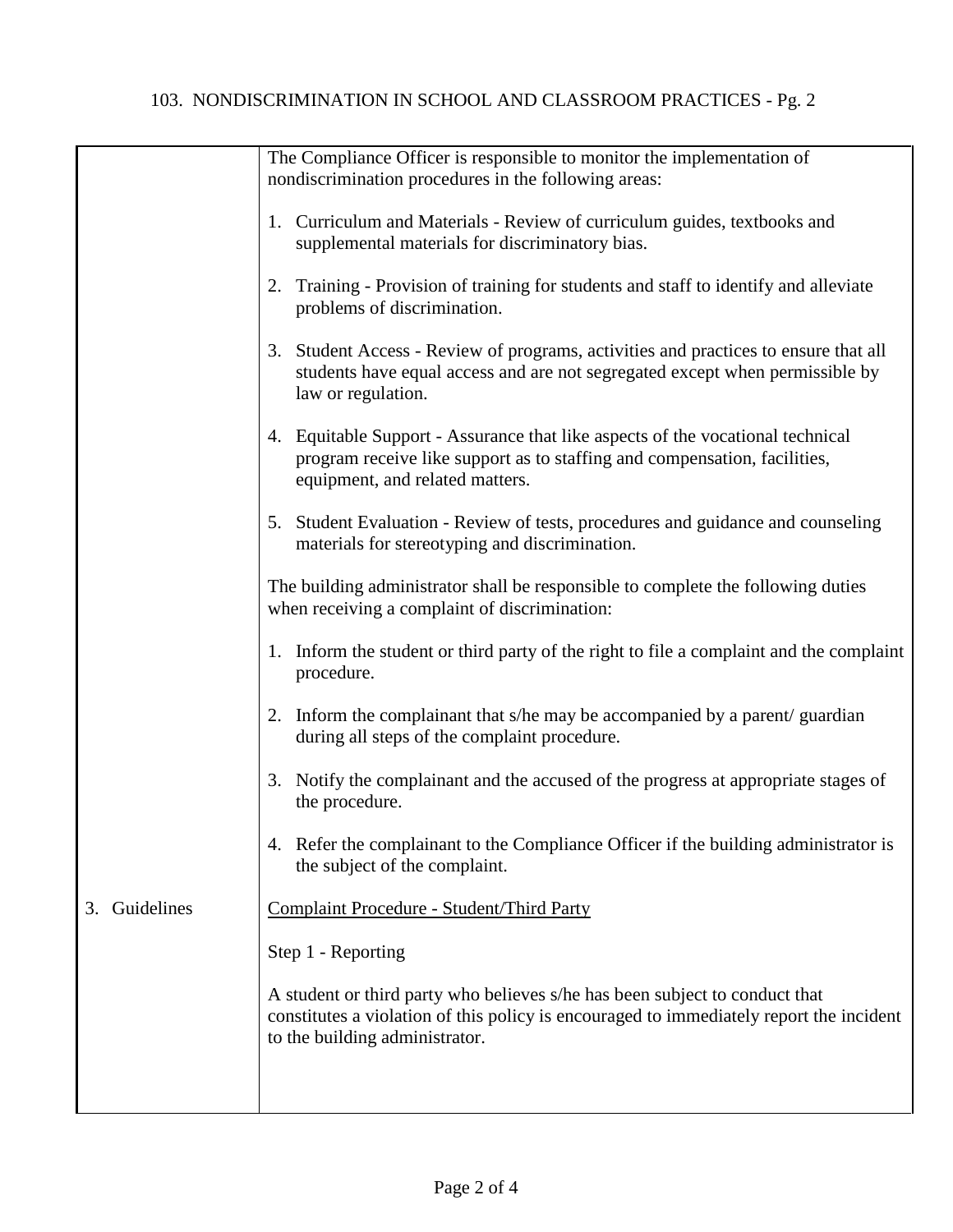## 103. NONDISCRIMINATION IN SCHOOL AND CLASSROOM PRACTICES - Pg. 3

| An employee of the school who suspects or is notified that a student has been subject<br>to conduct that constitutes a violation of this policy shall immediately report the<br>incident to the building administrator.                                                                                                                                                                             |
|-----------------------------------------------------------------------------------------------------------------------------------------------------------------------------------------------------------------------------------------------------------------------------------------------------------------------------------------------------------------------------------------------------|
| If the building administrator is the subject of a complaint, the student, third party or<br>employee shall report the incident directly to the Compliance Officer.                                                                                                                                                                                                                                  |
| The complainant or reporting employee is encouraged to use the report form<br>available from the building administrator, but oral complaints shall be acceptable.                                                                                                                                                                                                                                   |
| Step 2 - Investigation                                                                                                                                                                                                                                                                                                                                                                              |
| Upon receiving a complaint of discrimination, the building administrator shall<br>immediately notify the Compliance Officer. The Compliance Officer shall authorize<br>the building administrator to investigate the complaint, unless the building<br>administrator is the subject of the complaint or is unable to conduct the<br>investigation.                                                  |
| The investigation may consist of individual interviews with the complainant, the<br>accused, and others with knowledge relative to the incident. The investigator may<br>also evaluate any other information and materials relevant to the investigation.                                                                                                                                           |
| The obligation to conduct this investigation shall not be negated by the fact that a<br>criminal investigation of the incident is pending or has been concluded.                                                                                                                                                                                                                                    |
| Step 3 - Investigative Report                                                                                                                                                                                                                                                                                                                                                                       |
| The building administrator shall prepare a written report within fifteen (15) days,<br>unless additional time to complete the investigation is required. The report shall<br>include a summary of the investigation, a determination of whether the complaint<br>has been substantiated as factual and whether it is a violation of this policy, and a<br>recommended disposition of the complaint. |
| The findings of the investigation shall be provided to the complainant, the accused,<br>and the Compliance Officer.                                                                                                                                                                                                                                                                                 |
| Step 4 - School Action                                                                                                                                                                                                                                                                                                                                                                              |
| If the investigation results in a finding that the complaint is factual and constitutes a<br>violation of this policy, the school shall take prompt, corrective action to ensure that<br>such conduct ceases and will not recur.                                                                                                                                                                    |
| Disciplinary actions shall be consistent with the Student Code of Conduct, Joint<br>Operating Committee policies and school procedures, applicable collective<br>bargaining agreements, and state and federal laws.                                                                                                                                                                                 |